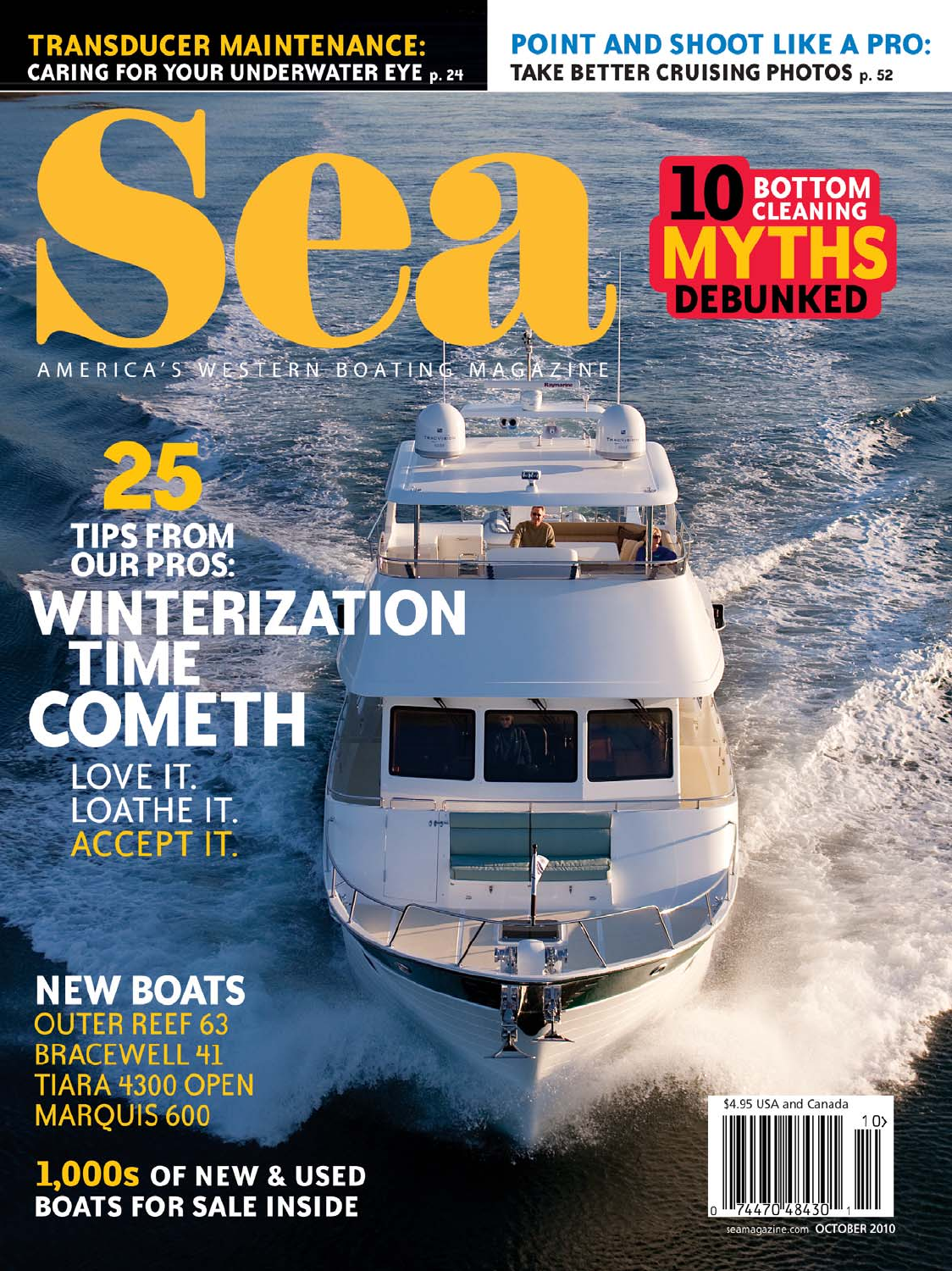

MAKES GETTING THERE *MORE* THAN HALF THE FUN

**Sea**Trial

**Photos by Neil Rabinowitz** 

**WE MOTORED PAST THE HOMES** fronting Lake Washington at an easy 10 knots on one of those idyllic Seattle summer days the locals wait for all year. Summer doesn't begin until July 4 in the upper Northwest, say the locals, and I was there shortly after that. We went past the new-money mansions. Past the few remaining old-school cabins that are holdouts from an earlier era of weekend homes. Past the house of Bill Gates — the world's second-richest man — and its not-so-subtle reminder of how good life can be when you basically invent the future.

We saw the University of Washington and its football stadium. We got within a Bubba Watson drive of downtown Bellevue on Meydenbauer Bay. And we eyed Kirkland before we tucked into the glass-like surface of Cozy Cove at Hunt's Point. Two times we crossed under the Evergreen Point Floating Bridge officially the Governor Albert D. Rosellini Bridge — the longest such

structure in the world.

I mention all this because before he had even fired up the engines, Outer Reef's Seattle-based director of sales, Dick Sproul, told me the experience offered by the Outer Reef 63 is about the journey. "This boat is not built for speed," Sproul told me. "It's great at 11 knots." Getting there, in Outer Reef's estimation, is more than half the fun. Company president

Jeff Druek wanted to build a boat that people would buy for the enjoyment of yachting. After a pleasant day aboard the 63, I'd have to agree he succeeded.

#### **THE BOAT**

Access to the boat is from the swim step, through a watertight door to the enclosed cockpit and up three steps to the covered aft deck. The cockpit is labeled as a fishing cockpit, but it works just as well for a sunset glass of wine and alfresco dining. There are also transom access doors to the aft deck, reachable from a set of steps or an elevated dock. Ample sidedecks make forward access easy and provide room to pull in and throw out fenders and lines.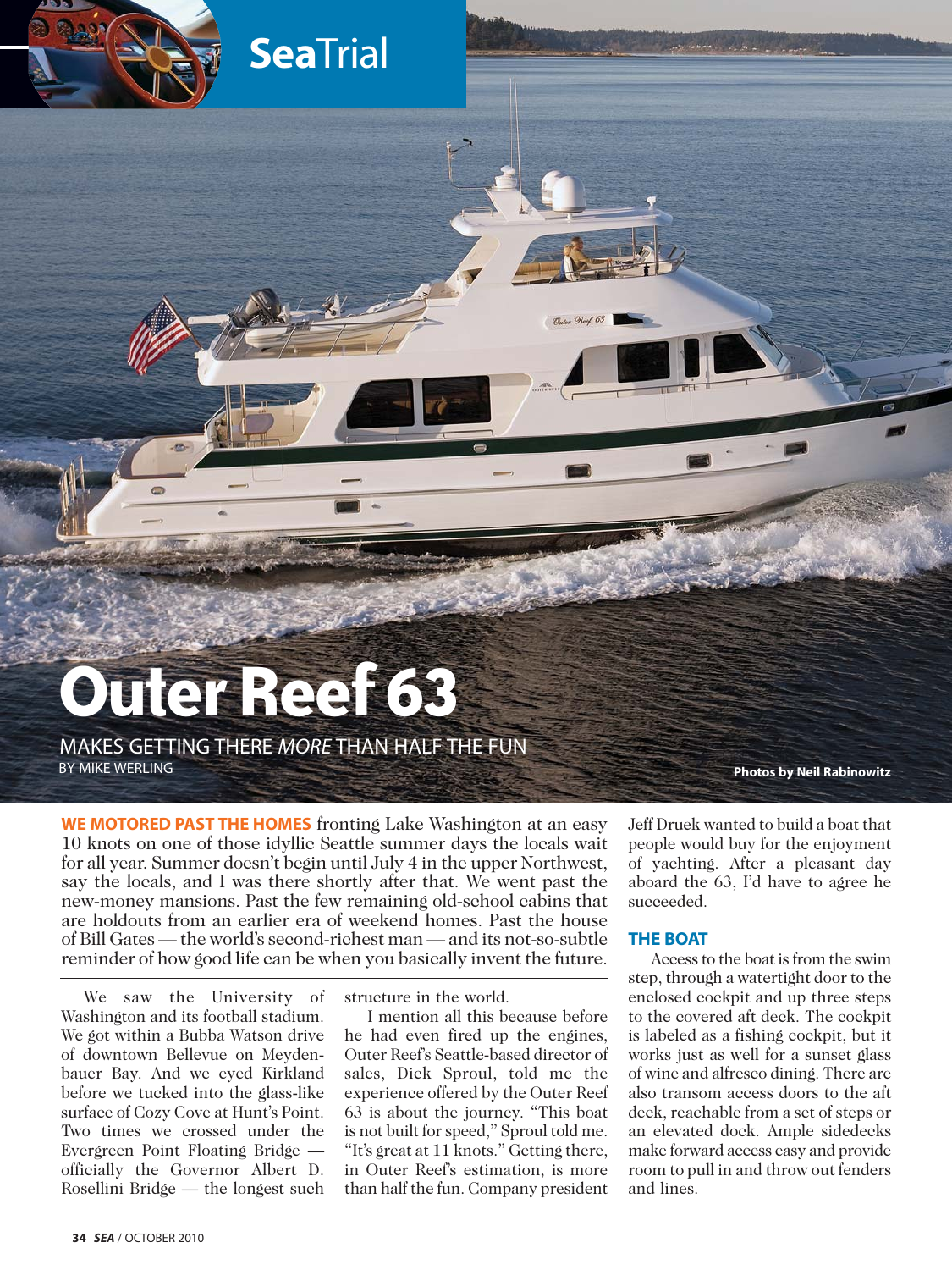An **Inside** Look



**TESTER'S OPINION**

**"All in all, the Outer Reef 63 fulfills the goals the company had in mind for the vessel. It's a long-range cruiser meant to get you there in comfort and style, and it does so with solid fuel economy at cruising speed and maximum safety."**







**The main deck of the boat is meant to flow from one area to the next and be a communal gathering space.**



One of the changes people familiar with previous incarnations of the 63 will notice is in the pilothouse. Gone is the bulkhead that used to separate the pilothouse from the galley, and really from the rest of the main deck. Druek and crew discovered that not a lot of their owners were under way at night — the captain doesn't need to be sequestered in a small pilothouse, a bulkhead keeping the light from disturbing the passengers.

The pilothouse was stretched slightly and brought into the action on the advice of Outer Reef owners — probably lonely captains. To facilitate the loss of the bulkhead, the five-person settee was moved to port of the captain's chair (it used to sit behind the chair), and the watertight port-side door was removed (the door to starboard remains). Opening things up also makes the main deck flow nicely from salon to pilothouse.

Directly aft of the pilothouse is the fully equipped galley, loaded with GE

appliances — stainless refrigerator, electric range, dishwasher, microwave — and lots of Corian-topped counter space. A teak and holly sole runs through the galley and the pilothouse. Down a short set of steps from the galley is the salon, a cozy, comfortable setting with seating for eight on a portside settee and two chairs to starboard. A 37-inch flat-screen HD TV and optional Bose entertainment system provide distraction when needed.

Belowdecks — accessible via a staircase to starboard of the helm is a three-stateroom, two-head configuration. The forward VIP stateroom and port-side third stateroom share a head with a shower stall. The midships master stateroom